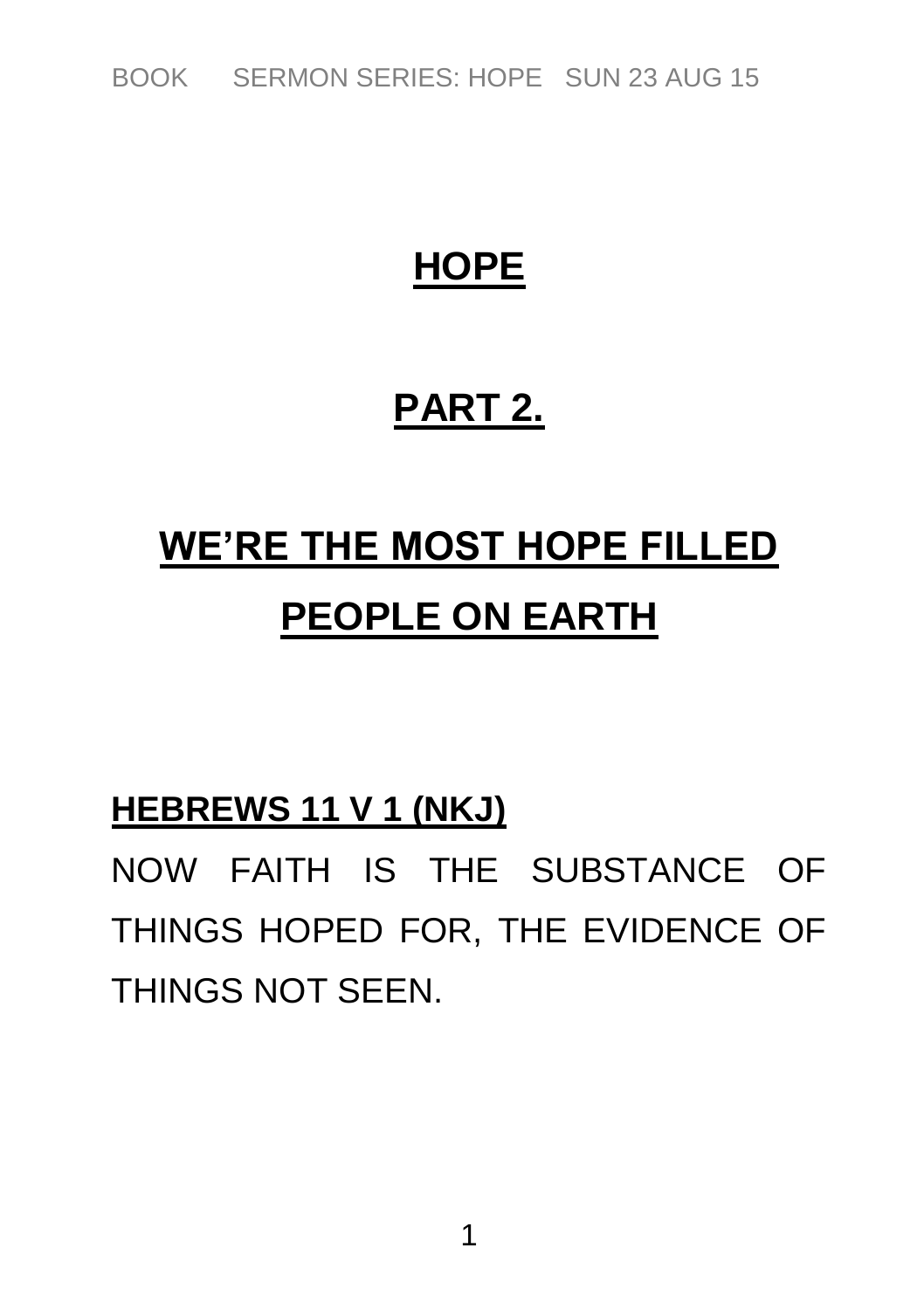### **JEREMIAH 29 V 11 (NKJ)**

*FOR I KNOW THE THOUGHTS THAT I THINK TOWARD YOU, SAYS THE LORD, THOUGHTS OF PEACE AND NOT OF EVIL, TO GIVE YOU A FUTURE AND A HOPE."*

# *BECAUSE JESUS WAS BORN NEARLY 2000 YEARS AGO WE CAN HAVE GREAT HOPE TODAY.*

**HOPE DEFINED = CONFIDENT EXPECTATION.**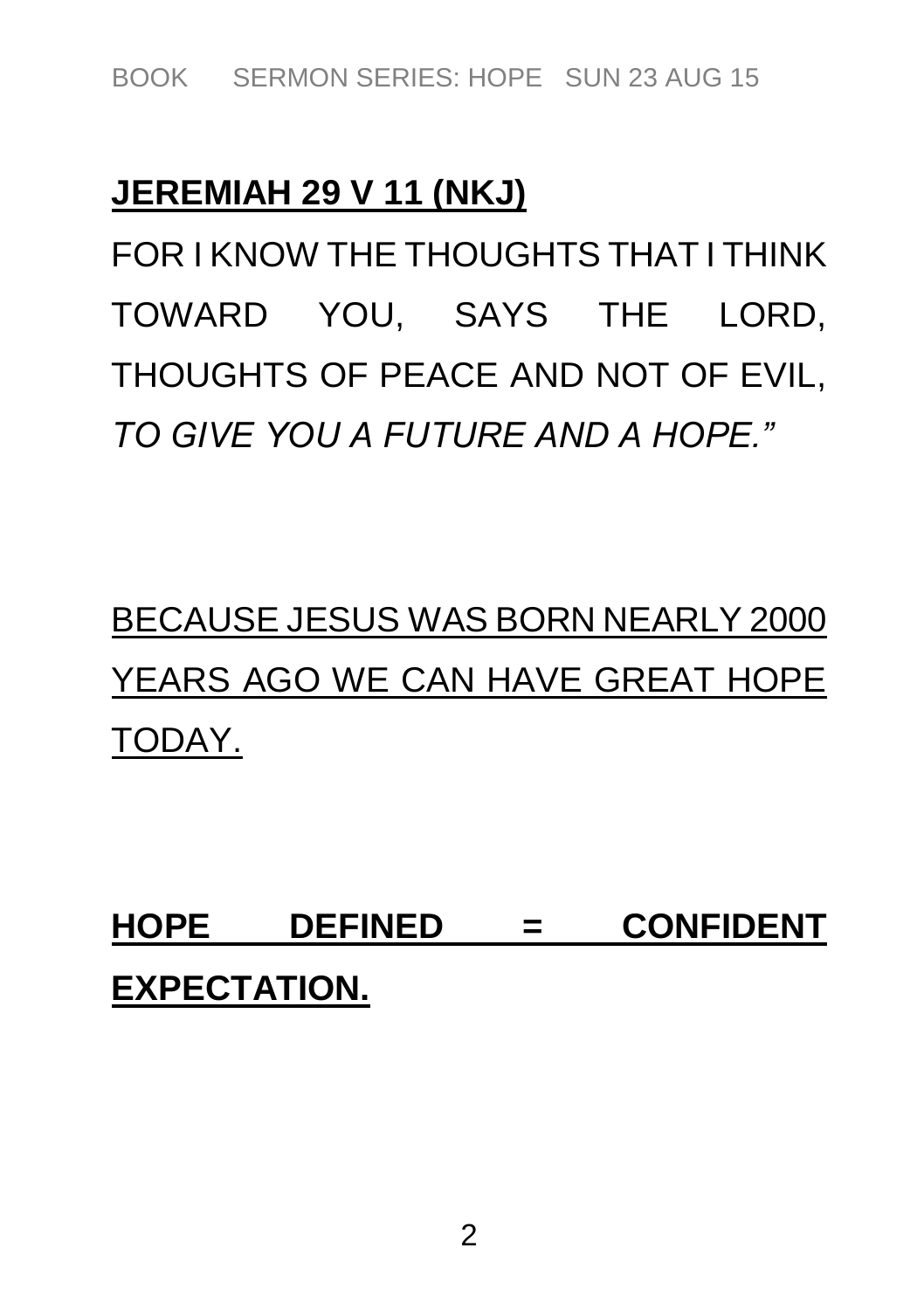*SOMEONE ONCE SAID WE CAN LIVE FORTY DAYS WITHOUT FOOD, EIGHT DAYS WITHOUT WATER, FOUR MINUTES WITHOUT AIR, BUT ONLY A FEW SECONDS WITHOUT HOPE.*

### **HEBREWS 6 V 18 & 19 (NKJ)**

*THAT BY TWO IMMUTABLE THINGS, IN WHICH IT IS IMPOSSIBLE FOR GOD TO LIE, WE MIGHT HAVE STRONG CONSOLATION, WHO HAVE FLED FOR REFUGE TO LAY HOLD OF THE HOPE SET BEFORE US.THIS HOPE WE HAVE AS AN ANCHOR OF THE SOUL, BOTH SURE AND STEADFAST, AND WHICH ENTERS THE PRESENCE BEHIND THE VEIL.*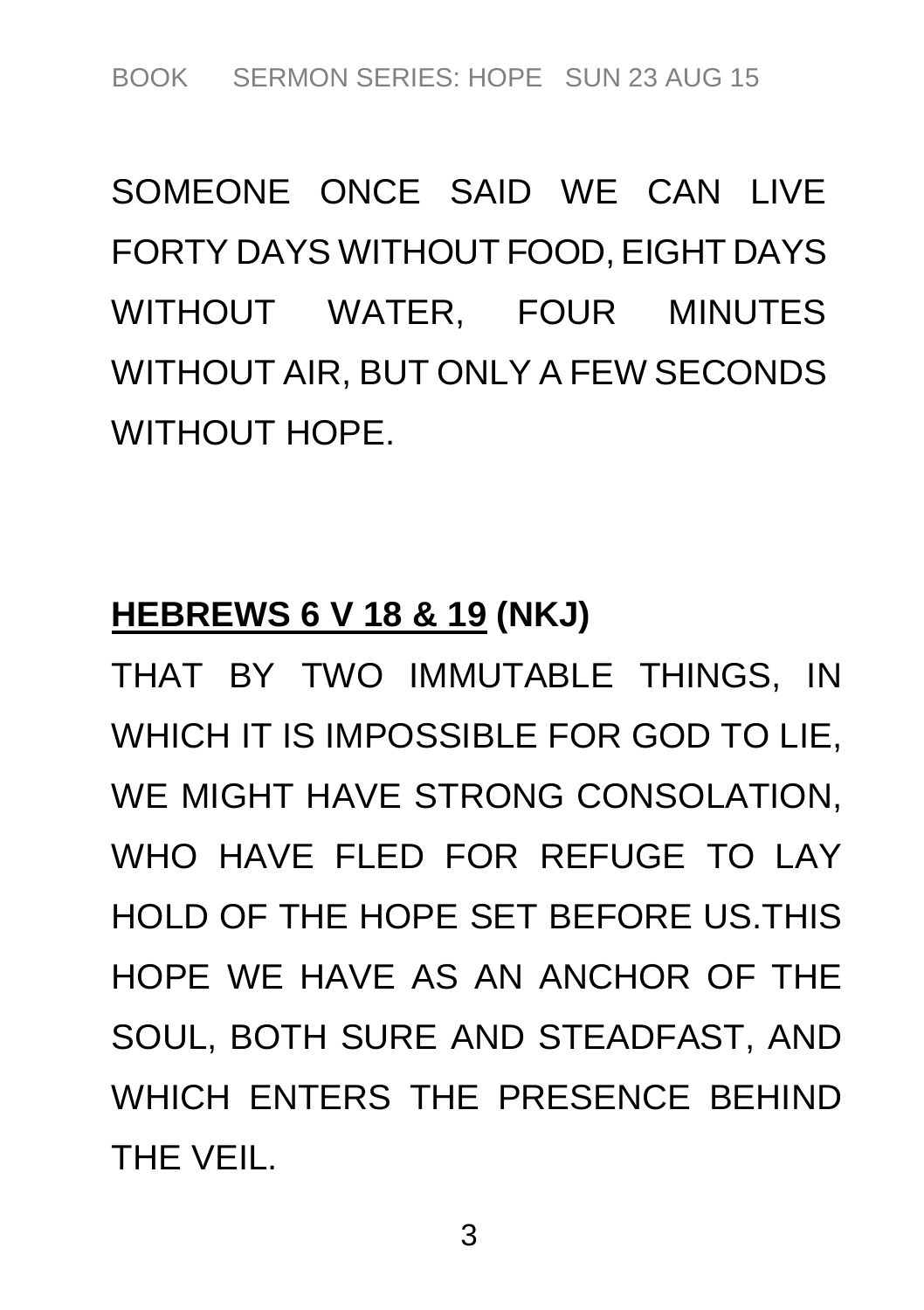# **1. HOPE IN THE FUTURE PRODUCES POWER FOR TODAY**

#### **HEBREWS 10 V 35 – 38 (NKJ)**

**<sup>35</sup>** *THEREFORE DO NOT CAST AWAY YOUR CONFIDENCE, WHICH HAS GREAT REWARD.* **<sup>36</sup>** *FOR YOU HAVE NEED OF ENDURANCE, SO THAT AFTER YOU HAVE DONE THE WILL OF GOD, YOU MAY RECEIVE THE PROMISE:* **<sup>37</sup>** *"FOR YET A LITTLE WHILE, AND HE WHO IS COMING WILL COME AND WILL NOT TARRY.* **<sup>38</sup>** *NOW THE JUST SHALL LIVE BY FAITH; BUT IF*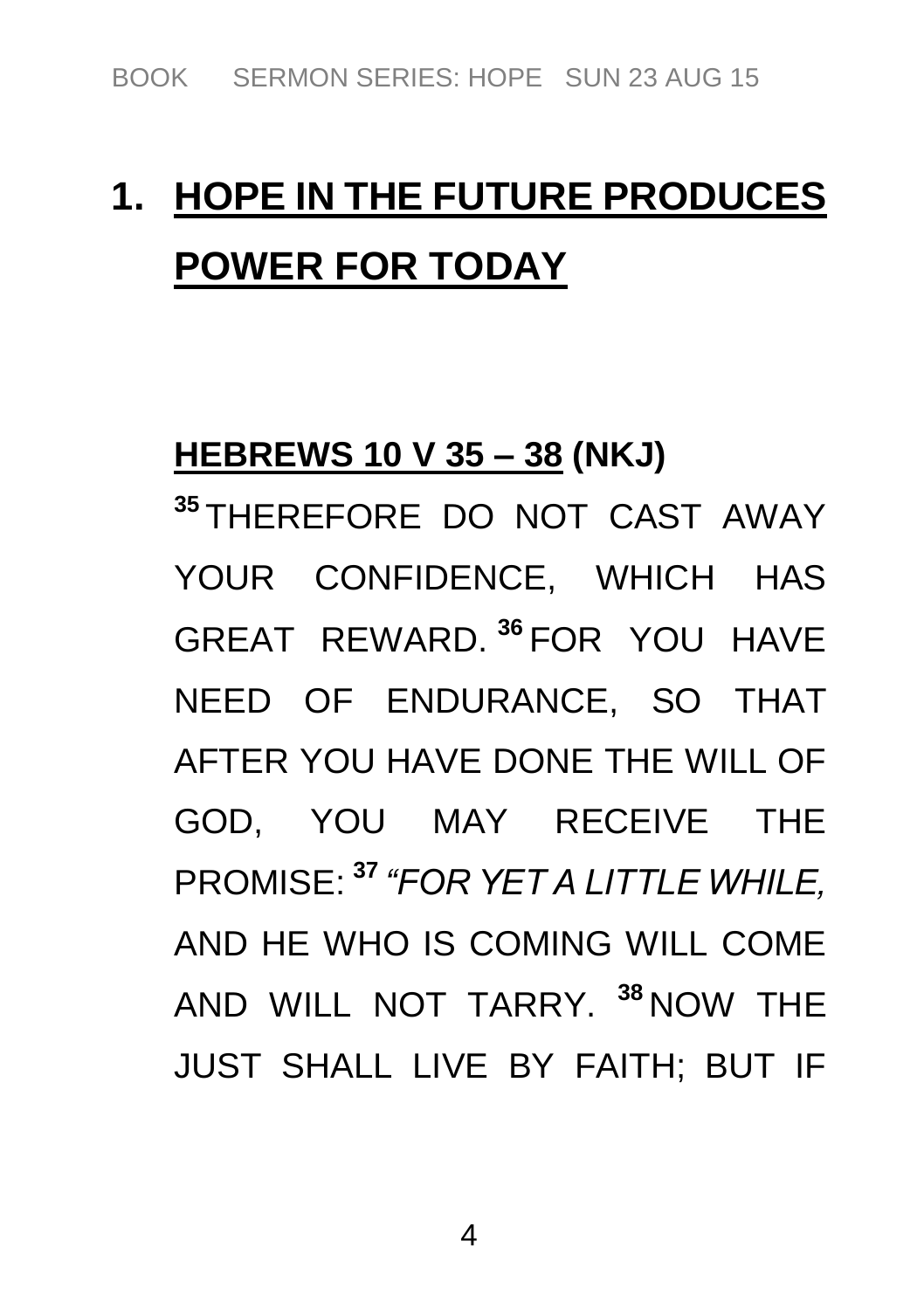## *ANYONE DRAWS BACK, MY SOUL HAS NO PLEASURE IN HIM."*

### **WE SHOULD NEVER BE HOPELESS**

# **PSALMS 31 V 24** *(AMPLIFIED) BE STRONG AND LET YOUR HEART TAKE COURAGE, ALL YOU WHO WAIT AND HOPE FOR AND EXPECT THE LORD!*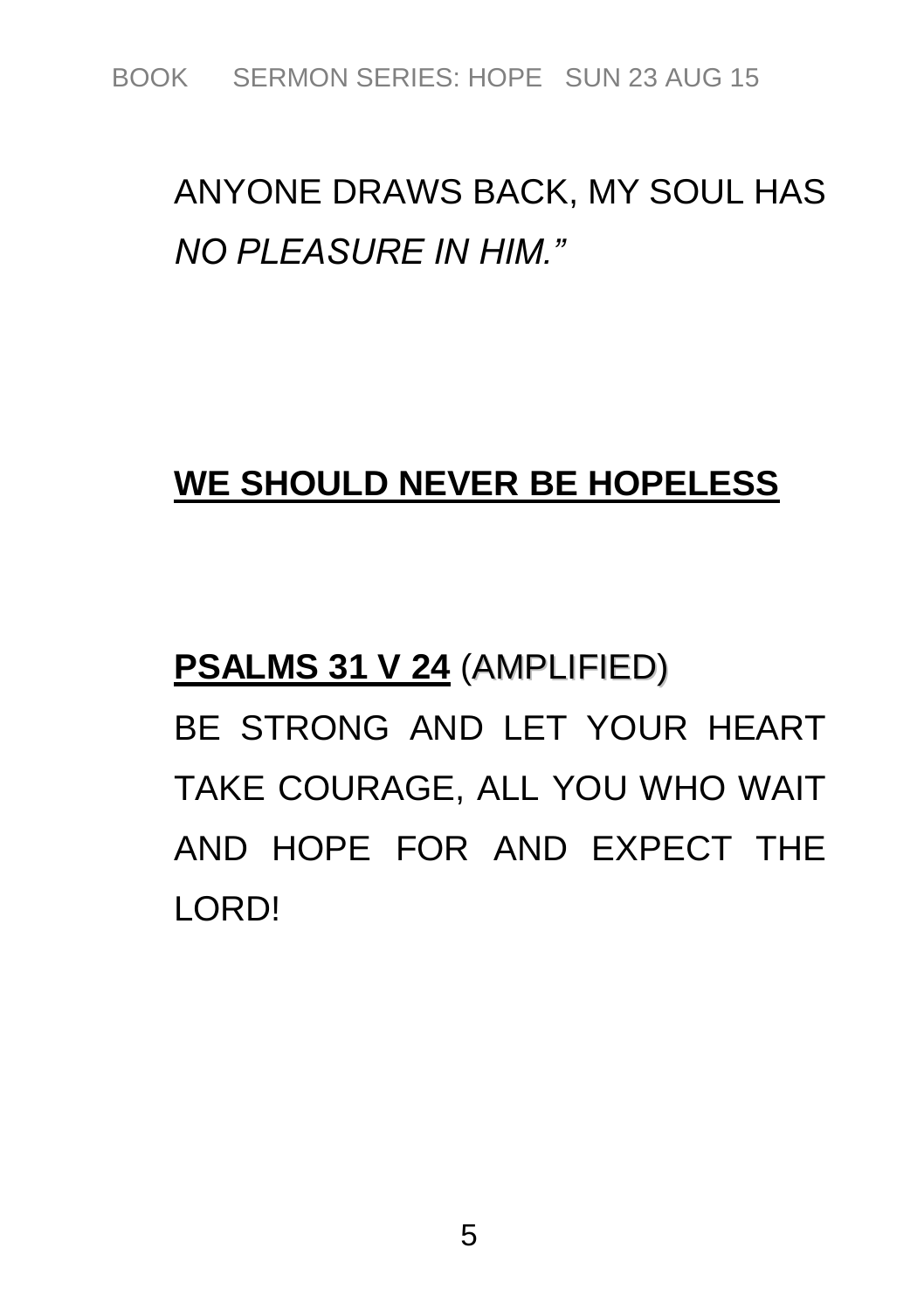#### **PSALMS 42 V 11** *(AMPLIFIED)*

*WHY ARE YOU CAST DOWN, O MY INNER SELF? AND WHY SHOULD YOU MOAN OVER ME AND BE DISQUIETED WITHIN ME? HOPE IN GOD AND WAIT EXPECTANTLY FOR HIM; FOR I SHALL YET PRAISE HIM WHO IS THE HELP OF MY COUNTENANCE, AND MY GOD.*

#### **PSALMS 146 V 5** *(NKJ)*

*HAPPY IS HE WHO HAS THE GOD OF JACOB FOR HIS HELP, WHOSE HOPE IS IN THE LORD HIS GOD*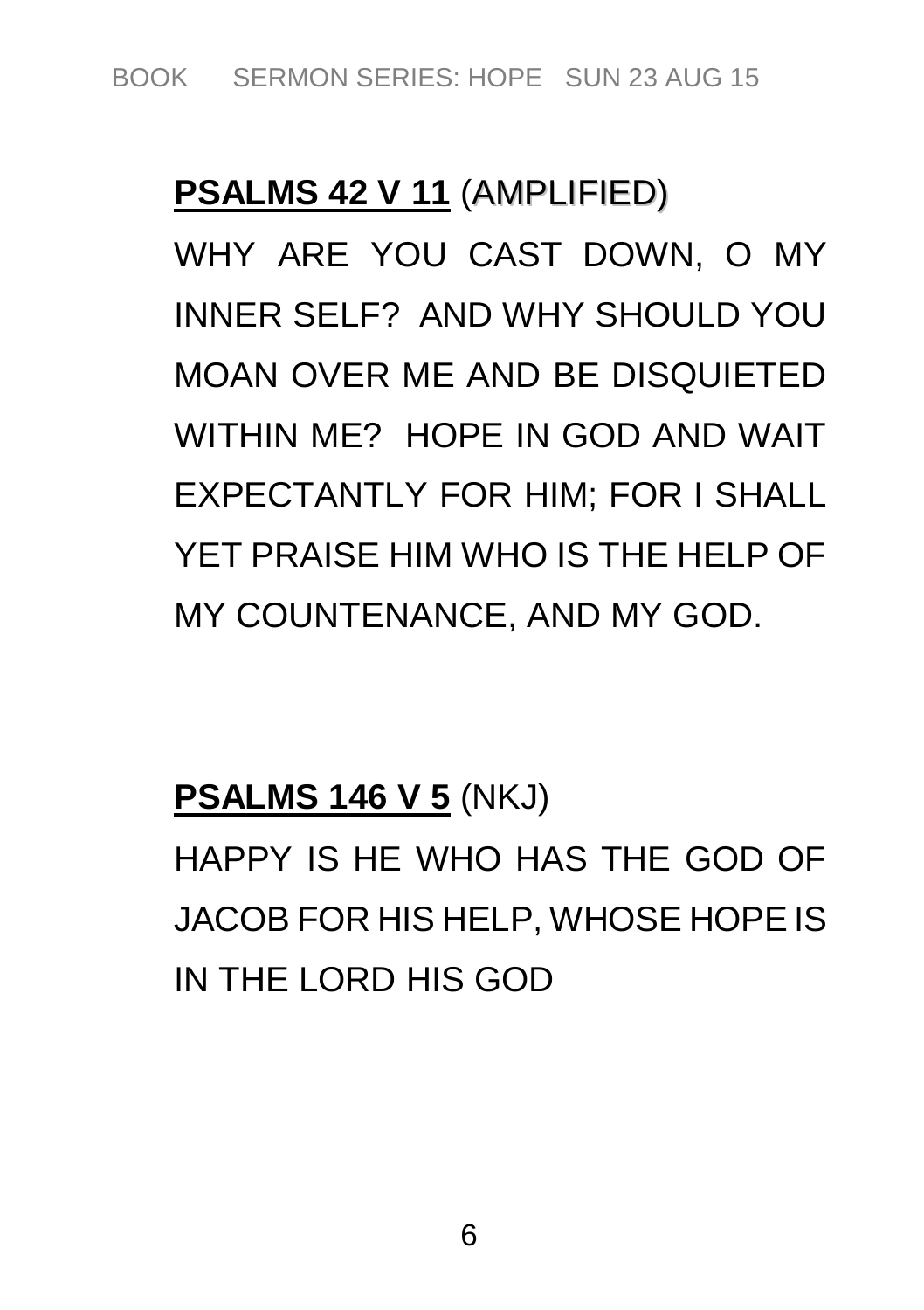# **2. A HOPE-FILLED PERSON BELIEVES GOD HAS THE ANSWER TO EVERY PROBLEM**

#### **ROMANS 8 V 28 (NKJ)**

*AND WE KNOW THAT ALL THINGS WORK TOGETHER FOR GOOD TO THOSE WHO LOVE GOD, TO THOSE WHO ARE THE CALLED ACCORDING TO HIS PURPOSE.*

#### **ROMANS 8 V 31 (NKJ)**

**<sup>31</sup>** *WHAT THEN SHALL WE SAY TO THESE THINGS? IF GOD IS FOR US, WHO CAN BE AGAINST US?*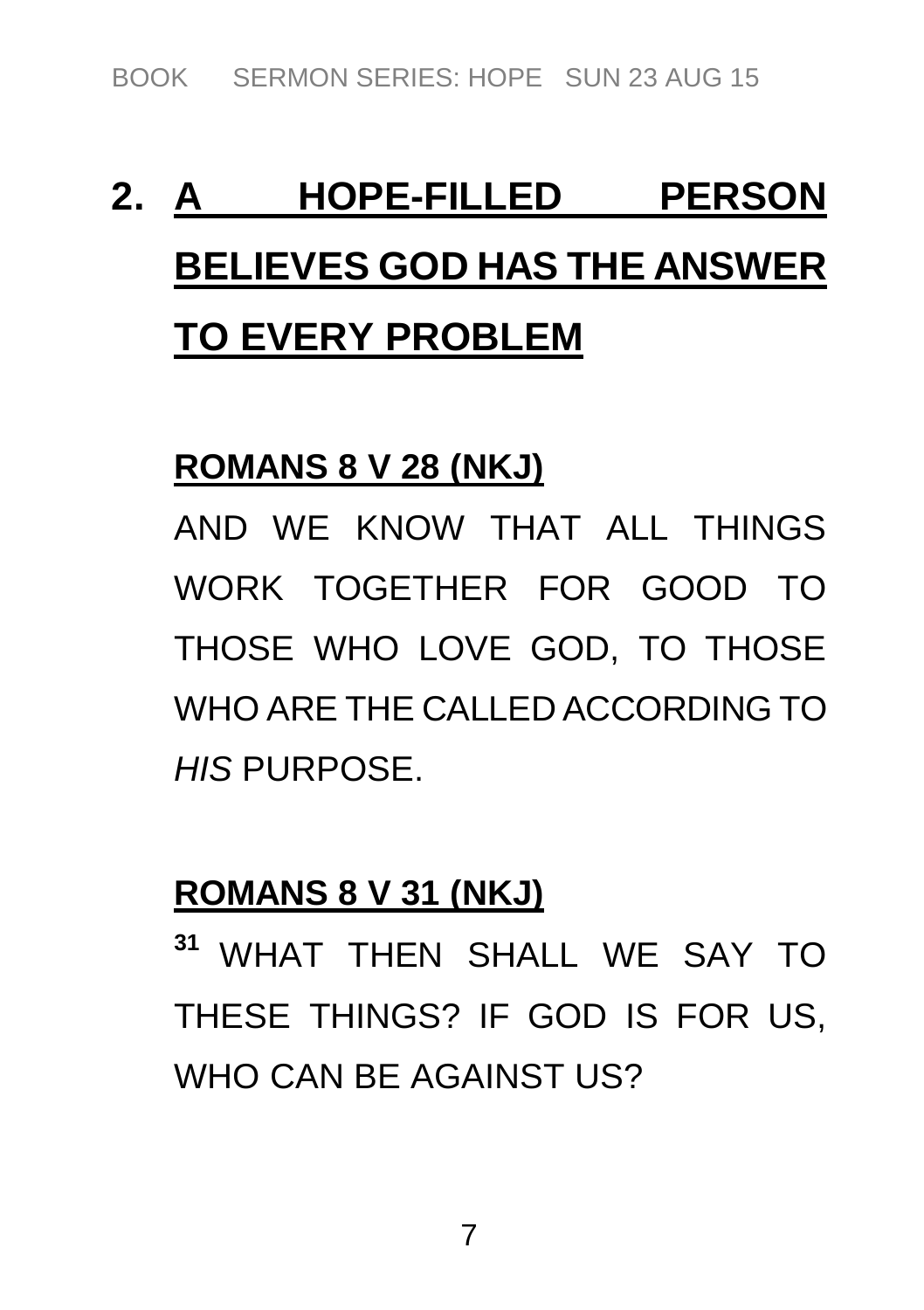#### **ROMANS 8 V 32 – 39 (NKJ)**

**<sup>32</sup>** *HE WHO DID NOT SPARE HIS OWN SON, BUT DELIVERED HIM UP FOR US ALL, HOW SHALL HE NOT WITH HIM ALSO FREELY GIVE US ALL THINGS?* **<sup>33</sup>** *WHO SHALL BRING A CHARGE AGAINST GOD'S ELECT? IT IS GOD WHO JUSTIFIES.* **<sup>34</sup>** *WHO IS HE WHO CONDEMNS? IT IS CHRIST WHO DIED, AND FURTHERMORE IS ALSO RISEN, WHO IS EVEN AT THE RIGHT HAND OF GOD, WHO ALSO MAKES INTERCESSION FOR US.* **<sup>35</sup>** *WHO SHALL SEPARATE US FROM THE LOVE OF CHRIST? SHALL TRIBULATION, OR DISTRESS, OR PERSECUTION, OR FAMINE, OR NAKEDNESS, OR PERIL, OR SWORD?* **<sup>36</sup>***AS IT IS WRITTEN:"FOR YOUR SAKE WE ARE*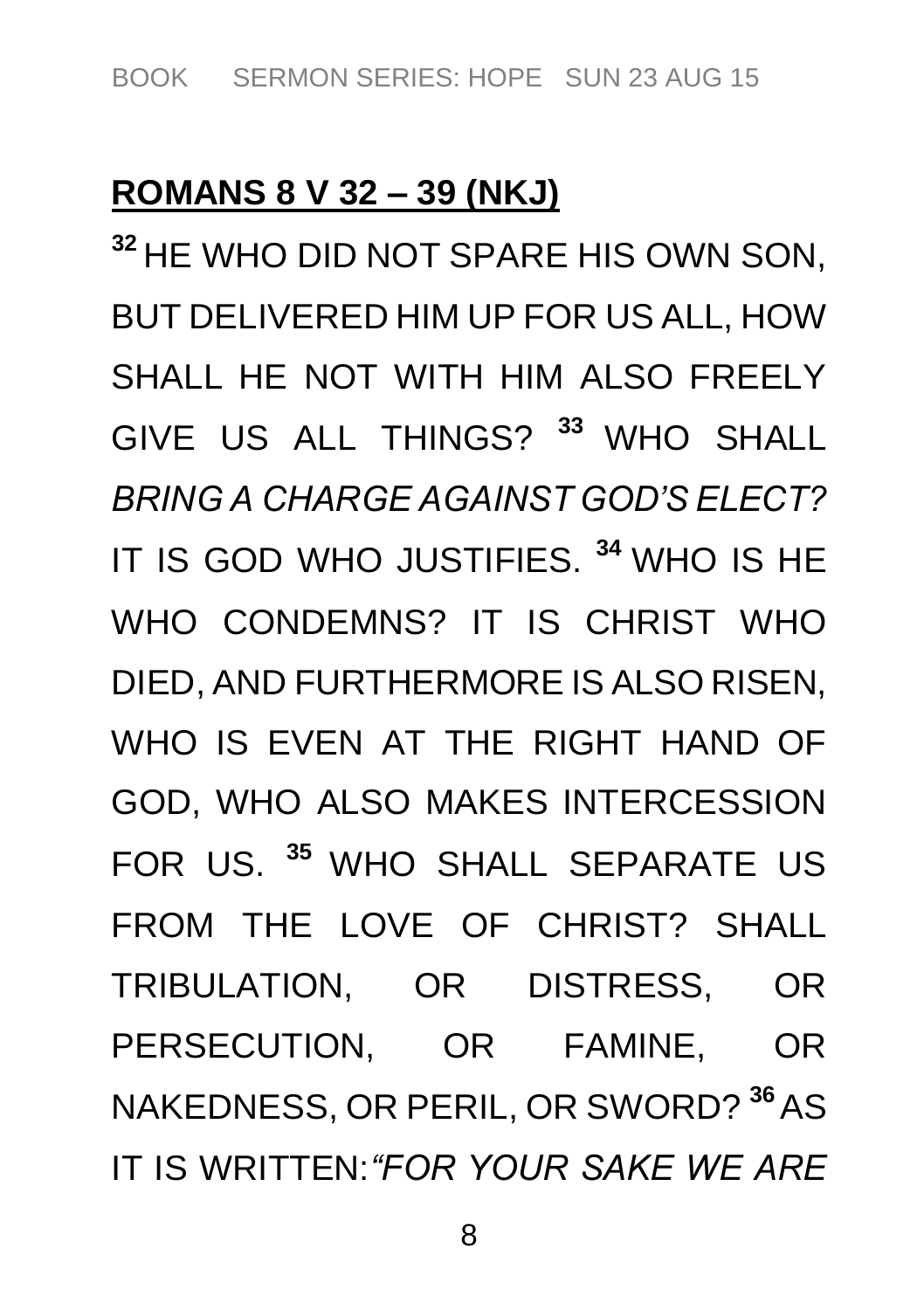*KILLED ALL DAY LONG; WE ARE ACCOUNTED AS SHEEP FOR THE SLAUGHTER".* **<sup>37</sup>** *YET IN ALL THESE THINGS WE ARE MORE THAN CONQUERORS THROUGH HIM WHO LOVED US.* **<sup>38</sup>** *FOR I AM PERSUADED THAT NEITHER DEATH NOR LIFE, NOR ANGELS NOR PRINCIPALITIES NOR POWERS, NOR THINGS PRESENT NOR THINGS TO COME,* **<sup>39</sup>** *NOR HEIGHT NOR DEPTH, NOR ANY OTHER CREATED THING, SHALL BE ABLE TO SEPARATE US*  FROM THE LOVE OF GOD WHICH IS IN *CHRIST JESUS OUR LORD.*

*(NEVER HELPLESS) (HAD ANSWER BEFORE PROBLEM*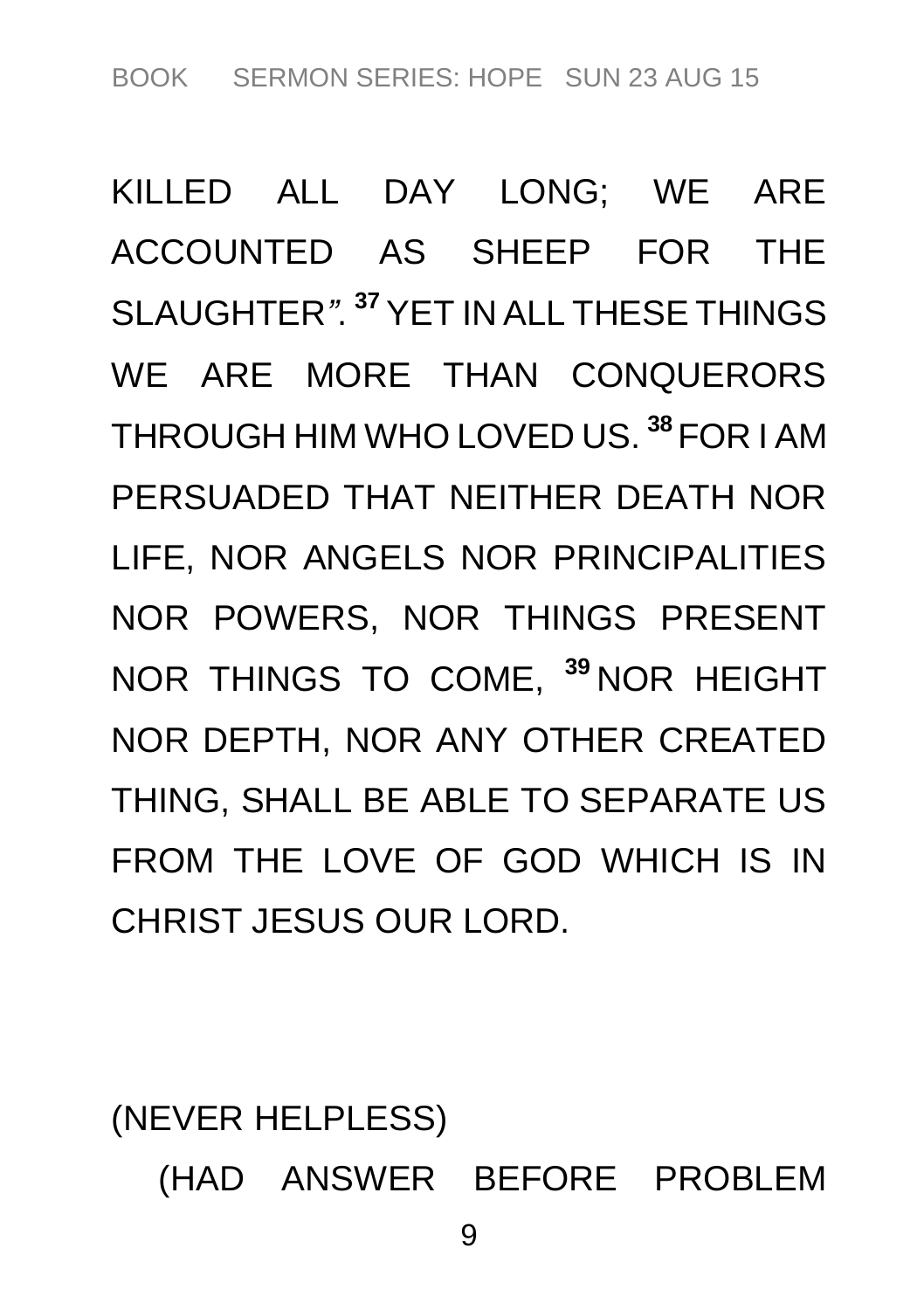*BOOK SERMON SERIES: HOPE SUN 23 AUG 15*

### *CAME ALONG)*

## **3. OUR HOPE IS IN GOD**

*(NOT PEOPLE OR EVENTS)*

### **HEBREWS 12 V 2 (NKJ)**

*LOOKING UNTO JESUS, THE AUTHOR AND FINISHER OF OUR FAITH, WHO FOR THE JOY THAT WAS SET BEFORE HIM ENDURED THE CROSS, DESPISING THE SHAME, AND HAS SAT DOWN AT THE RIGHT HAND OF THE THRONE OF GOD.*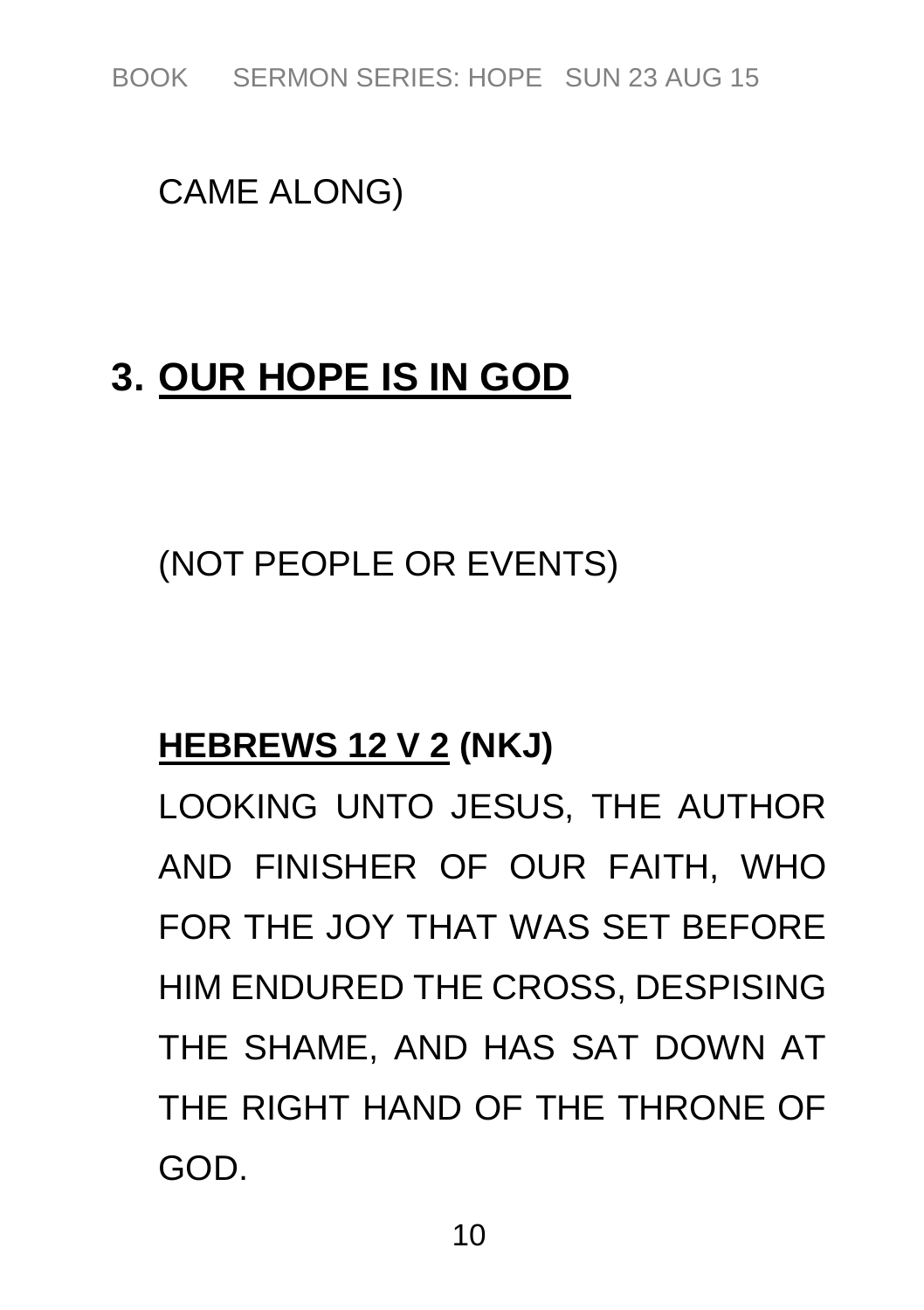# **PSALMS 71 V 5** *(AMPLIFIED) "FOR YOU ARE MY HOPE; O LORD GOD, YOU ARE MY TRUST FROM MY YOUTH AND THE SOURCE OF MY CONFIDENCE."*

## *A) DON'T ALLOW HOPE TO BE TAKEN FROM YOU*

*B) DON'T ALLOW IT TO BE SUPPRESSED IN YOUR LIFE*

## **4. KEEP YOUR DREAMS ALIVE**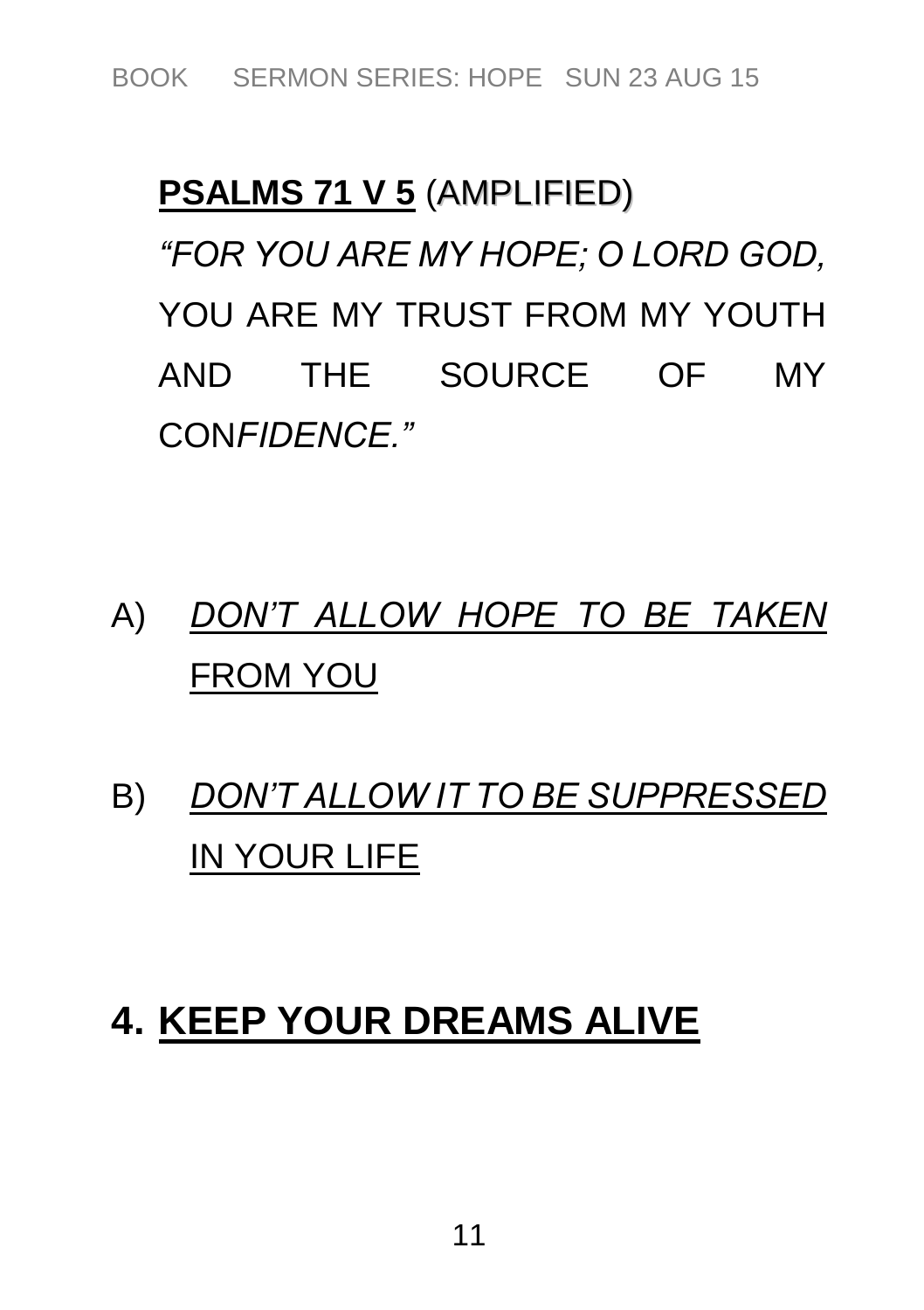#### *KEEP YOUR VISION BEFORE YOU.*

### *LIFE IS AN ADVENTURE*

# **I CORINTHIANS 15 V 19** *(AMPLIFIED) "IF WE WHO ARE (ABIDING) IN CHRIST HAVE HOPE ONLY IN THIS LIFE AND THAT IS ALL, THEN WE ARE OF ALL PEOPLE MOST MISERABLE AND TO BE PITIED."*

# **I PETER 1 V 3** *(AMPLIFIED) PRAISED (HONORED, BLESSED BE) THE GOD AND FATHER OF OUR LORD JESUS*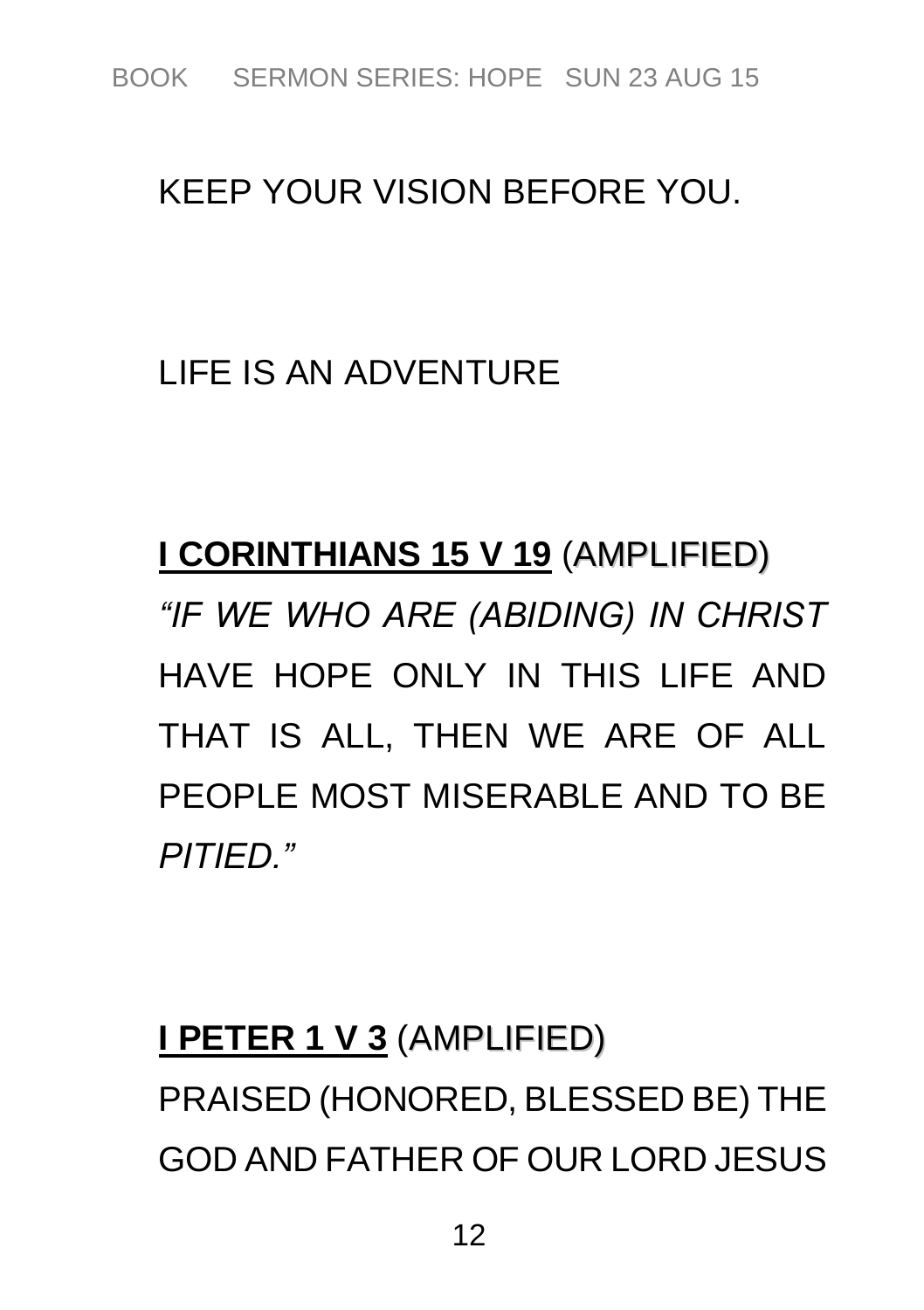*CHRIST, THE MESSIAH! BY HIS BOUNDLESS MERCY WE HAVE BEEN BORN AGAIN TO* **AN EVER LIVING HOPE** *THROUGH THE RESURRECTION OF JESUS CHRIST FROM THE DEAD.*

## **5. DON'T LET GO OF HOPE**

#### **1 PETER 1 V 13 (NKJ)**

*THEREFORE GIRD UP THE LOINS OF YOUR MIND, BE SOBER, AND REST YOUR HOPE FULLY UPON THE GRACE THAT IS TO BE BROUGHT TO YOU AT THE REVELATION OF JESUS CHRIST*